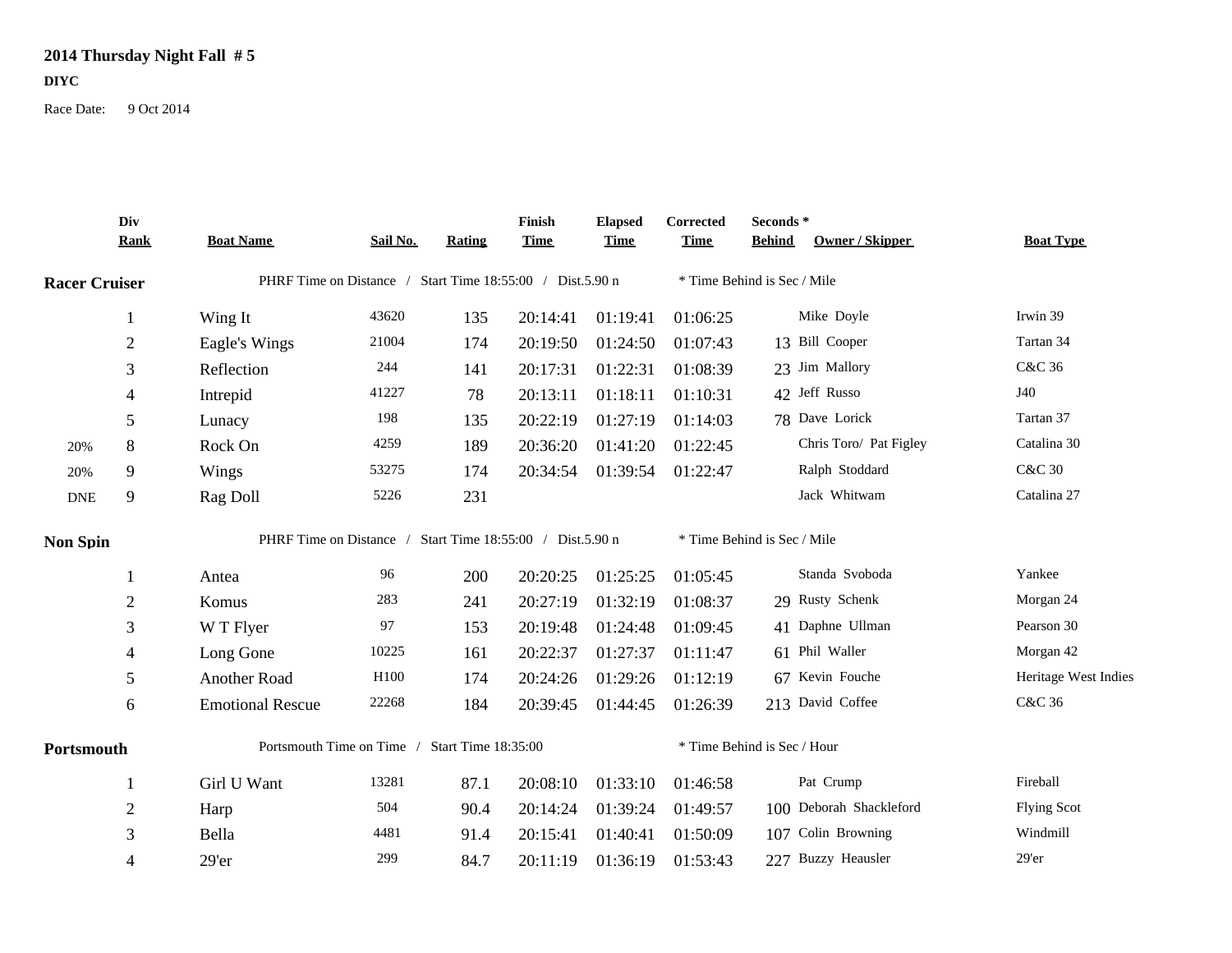| <b>Spin B</b>               |                                                           | PHRF Time on Distance / Start Time 18:45:00 / Dist.6.65 n |       |     |                             |          | * Time Behind is Sec / Mile |                               |                    |  |
|-----------------------------|-----------------------------------------------------------|-----------------------------------------------------------|-------|-----|-----------------------------|----------|-----------------------------|-------------------------------|--------------------|--|
|                             | $\mathbf{1}$                                              | Tenacity                                                  | 241   | 132 | 20:08:46                    | 01:23:46 | 01:09:08                    | Ken Hardy                     | Laser 28           |  |
|                             | $\mathfrak{2}$                                            | Alliance                                                  | 734   | 111 | 20:08:25                    | 01:23:25 | 01:11:07                    | 18 Bob Glaser/ Tom Berry      | Capri 30           |  |
|                             | 3                                                         | Bay Wolf                                                  | 40177 | 132 | 20:11:44                    | 01:26:44 | 01:12:06                    | 27 John Brennan               | S <sub>2</sub> 9.1 |  |
|                             | $\overline{4}$                                            | Dr Bligh                                                  | 30    | 132 | 20:12:08                    | 01:27:08 | 01:12:30                    | 30 Mike Maher                 | S <sub>2</sub> 9.1 |  |
|                             | 5                                                         | Abracadabra                                               | 511   | 156 | 20:15:10                    | 01:30:10 | 01:12:53                    | 34 Bob Van Horn/ Doug Roberts | Wavelength 24      |  |
|                             | 6                                                         | Meltemi                                                   | 40787 | 132 | 20:12:45                    | 01:27:45 | 01:13:07                    | 36 Alex Korakis               | S <sub>2</sub> 9.1 |  |
|                             | 7                                                         | Privateer                                                 | 282   | 132 | 20:13:18                    | 01:28:18 | 01:13:40                    | 41 Chris Jones                | S <sub>2</sub> 9.1 |  |
|                             | $8\,$                                                     | Junior                                                    | 41186 | 123 | 20:12:24                    | 01:27:24 | 01:13:46                    | 42 Frank Selph Jr             | J27                |  |
|                             | 9                                                         | Whirligig                                                 | 82    | 141 | 20:15:46                    | 01:30:46 | 01:15:08                    | 54 Charlie Cushing            | Ulitimate 20       |  |
|                             | 10                                                        | Untouchable                                               | 11    | 111 | 20:13:34                    | 01:28:34 | 01:16:16                    | 64 Allen Saunders             | Elliott 770        |  |
|                             | 11                                                        | 88                                                        | 88    | 111 | 20:13:50                    | 01:28:50 | 01:16:32                    | 67 David Ciesla               | J70                |  |
|                             | 12                                                        | Forerunner                                                | 23656 | 132 | 20:18:44                    | 01:33:44 | 01:19:06                    | 90 Tim Ruman/ Frank Selph     | J30                |  |
| $\operatorname{AVE}$        |                                                           | <b>Boat</b>                                               | 57    | 156 |                             |          |                             | Larry Willis                  | Wavelengh 24       |  |
| Melges 24                   |                                                           | PHRF Time on Distance / Start Time 18:40:00 / Dist.6.65 n |       |     |                             |          | * Time Behind is Sec / Mile |                               |                    |  |
|                             | $\mathbf{1}$                                              | Whiplash                                                  | 27    | 75  | 19:58:38                    | 01:18:38 | 01:10:19                    | David Clement                 | Melges 24          |  |
|                             | $\overline{2}$                                            | Rogue                                                     | 457   | 75  | 20:00:06                    | 01:20:06 | 01:11:47                    | 13 Bob Kroetsch               | Melges 24          |  |
|                             | 3                                                         | Wicked Witch                                              | 719   | 75  | 20:00:26                    | 01:20:26 | 01:12:07                    | 16 Joe Blouin                 | Melges 24          |  |
| $\ensuremath{\mathsf{DNF}}$ | 5                                                         | Carmelita                                                 | 119   | 75  |                             |          |                             | J.A. Booker                   | Melges 24          |  |
| J24                         | PHRF Time on Distance / Start Time 18:40:00 / Dist.6.65 n |                                                           |       |     | * Time Behind is Sec / Mile |          |                             |                               |                    |  |
|                             | 1                                                         | Sabotage                                                  | 1858  | 171 | 20:08:19                    | 01:28:19 | 01:09:22                    | Nate Vilardebo                | J24                |  |
|                             | $\mathbf{2}$                                              | Irish                                                     | 249   | 171 | 20:10:20                    | 01:30:20 | 01:11:23                    | 18 Michael Horan              | J24                |  |
|                             | 3                                                         | Ragged Edge                                               | 154   | 171 | 20:11:30                    | 01:31:30 | 01:12:33                    | 29 Dan Kresge                 | J24                |  |
|                             | $\overline{4}$                                            | Kraken                                                    | 3203  | 171 | 20:13:05                    | 01:33:05 | 01:14:08                    | 43 Jeffrey Siewert            | J24                |  |
| Spin A                      |                                                           | PHRF Time on Distance / Start Time 18:50:00 / Dist.6.65 n |       |     |                             |          | * Time Behind is Sec / Mile |                               |                    |  |
|                             | $\mathbf{1}$                                              | Wired                                                     | 39511 | 42  | 20:01:55                    | 01:11:55 | 01:07:16                    | Allen Thomas                  | Farr 395           |  |
|                             | $\overline{2}$                                            | No Limit                                                  | 39526 | 42  | 20:03:07                    | 01:13:07 | 01:08:28                    | 11 Burns/Hobbs/ Zonnenberg    | Farr 395           |  |
|                             | 3                                                         | Kicks                                                     | 50    | 99  | 20:12:33                    | 01:22:33 | 01:11:35                    | 39 Peter Hartleb              | J92S               |  |